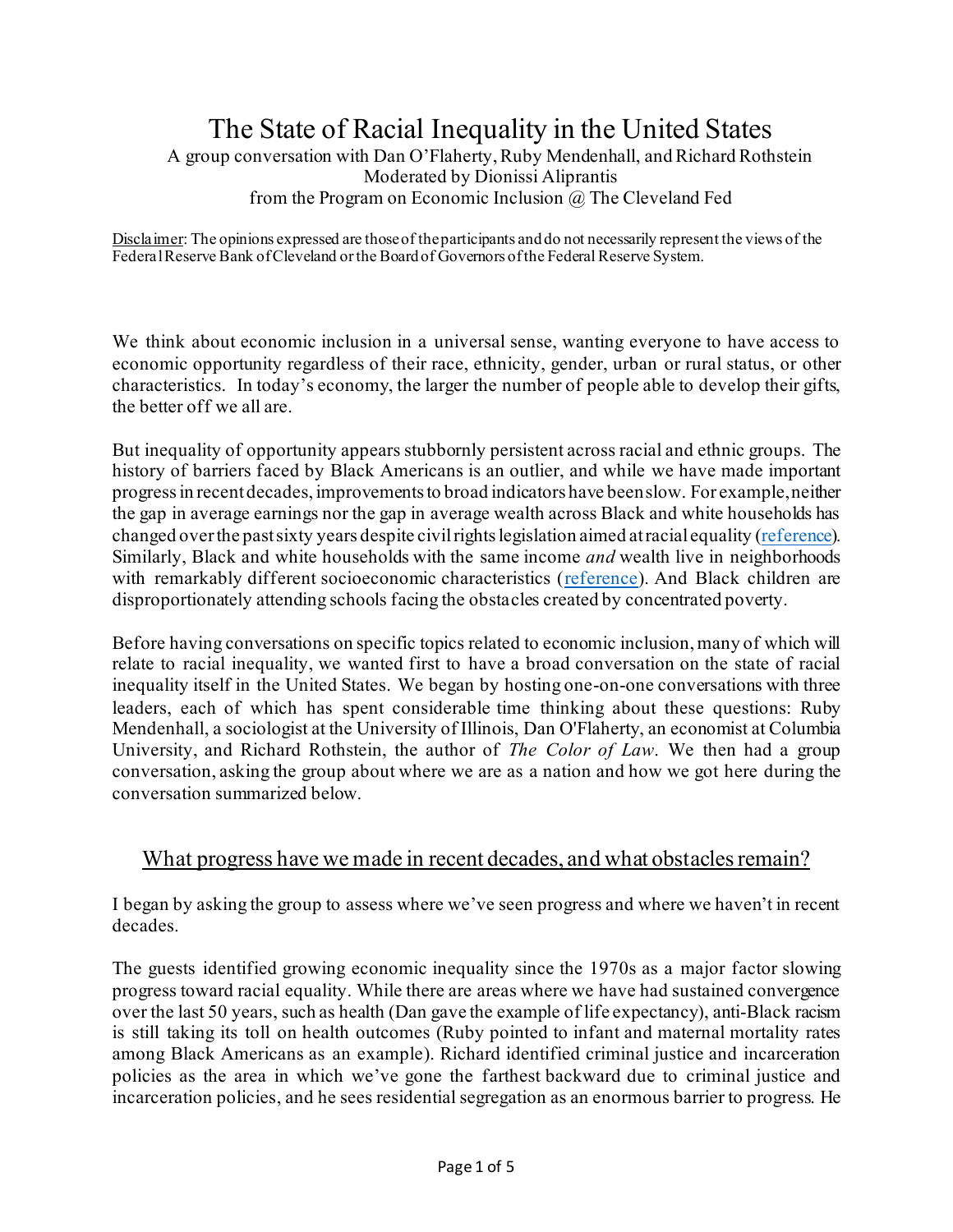pointed out that the civil rights movement in the 1960s that ended segregation in public accommodations and public transportation left residential segregation untouched.

## How can we keep conversations about racial inequality constructive?

We need to be able to discuss race if we are going to make progress on racial inequality. I asked the group how we can keep such discussions constructive.

Dan noted that it can be helpful to speak in "boring terms," citing medicine as an example in which language and norms have been developed to discuss extremely emotional issues from a distance. Dan also urged us all to get off of social media because it fosters disagreement, and he expressed the view that we should not be holding serious conversations via internet chats.

Ruby thinks it is important to distinguish between structural- and individual-level conversations:

The structure, the policies, the practices that exclude individuals. And then there is a conversation to be had too about individual behavior, if you are in meetings or if you are in companies and there are no people of color, there are no women. And do you feel comfortable with that? I used the word "comfortable," and I argue that you shouldn't be comfortable.

Richard also sees a necessity for people to be uncomfortable in such situations where there is a lack of representation.

## Thinking about the future of race

Race distorts our thinking, but we cannot ignore race because it shapes our reality. How then, I asked the group, should we deal with race while also working toward a world where race has the same significance as eye color does today?

As Ruby explained, science has long shown that there is no substantive biological distinction between people belonging to different races – race is recognizable primarily as a social construct. Yet the consequences of that construct for the world are not benign, and so we cannot ignore how race shapes our reality. She argued for making sure that access to resources is not limited by race:

It is important to realize that now that we have created this system, we have created an ideology around it, that there are real life consequences of what people refer to as "race" in terms of where you get to live, in terms of your access to school, the resources that are in that school that allow you to thrive or not thrive. And that's what we have to keep track of and monitor and then push to make it equal to get rid of those differences.

Dan said that given our history, he would actually feel bad about a world 100 years from now in which people thought that race had the same significance as eye color. Why is that? One,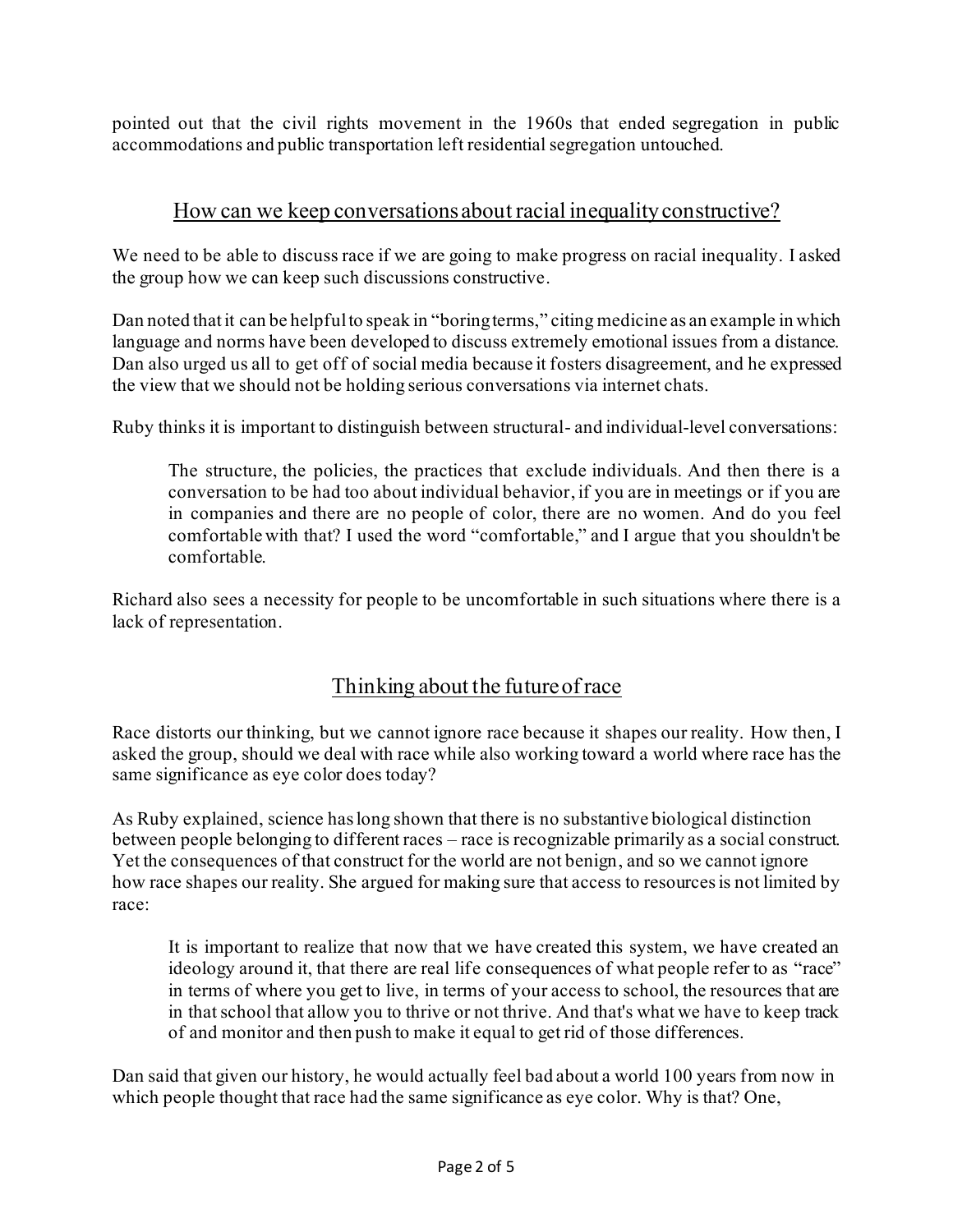because African American culture is so valuable – it is one of the most powerful things in the world today. But also because we need lessons, we need heroes,

and we need to feel that they have something to do with us. I want people 100 years from now to be able to look at Martin Luther King, to be able to look at Malcolm X, to be able to look at Frederick Douglas, to be able to look at Harriet Tubman and say, 'These are great people. I wish I could be like them.' Now everybody can say that, but I want some particular group of people to say, 'Gee, those are my people not generalized good humans. I am proud to come because of my connection with these great people.'

Richard found the question to be ill-posed and focused his response on identifying practical and effective next steps rather than looking to the distant horizon:

I don't know what 100 years are going to be like. … I'm not looking to map out the perfect racial inequality. I want to see some progress and it's going to be slow. And right now we're not making much and we need to.

Richard went on to question the effectiveness of organizations that are setting up diversity, equity, and inclusion officers as a way of meeting their obligations. Do such efforts respond to their obligations? He worries that symbolic efforts like eliminating restrictive racial deed covenants, which have long since been made unenforceable by law, do not actually create housing opportunities for Black people. He wonders whether organizations are actually facing their responsibilities and working to undo the harm they or others created.

## Racial inequality in the labor market: What are some major causes?

When focusing on sources of racial inequality in the labor market, some major factors identified in the literature include job referral networks, hiring policies, discrimination, education, skillbiased technological change, and incarceration policies. We asked our guests which of these obstacles, or others not mentioned, did they identify as being important.

Ruby described her experience to argue for starting with making sure that people have the basic resources to be good parents:

I was an occupational therapist at then Cook County Hospital and also worked on the protective service team. And kids came in failing to thrive. And mothers would say, mostly Black and brown mothers would say, "I don't have enough money. So I'm watering down the formula, and that's why the baby isn't growing."

Dan argued that the Federal Reserve's policies are important for this question of basic resources, pointing to the Fed's policies in the 1980s as being responsible for Black unemployment reaching 20 percent in 1982. He also argued that the Fed's current policy decisions will have important consequences for Black employment. Dan argued that inflation today is not a monetary issue, but, rather, is more about what group's consumption or investment will fall. One group's must fall, he argues, because people want to keep consuming today the same way as they were in 2019 while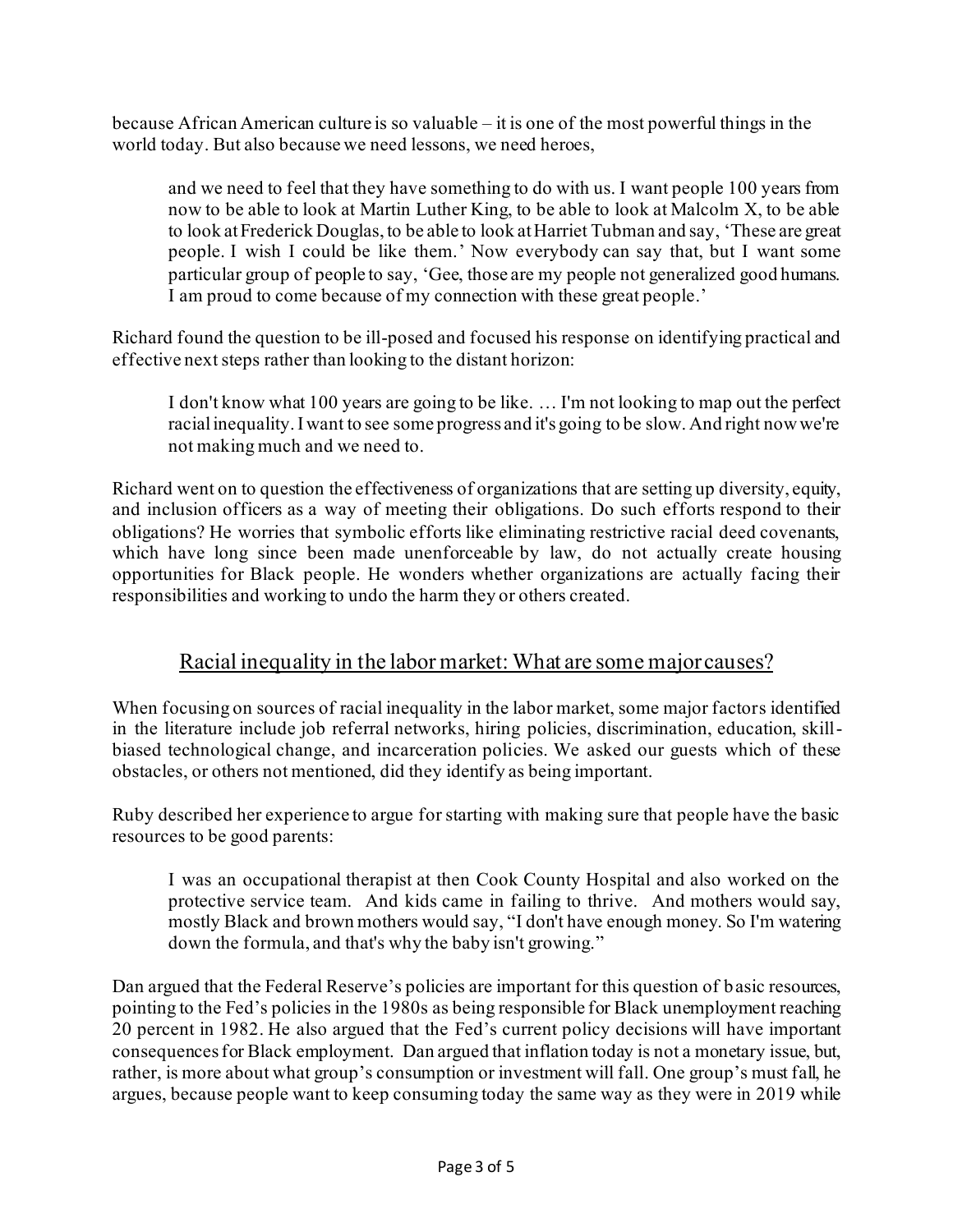the world economy is not producing goods and services today the same way as it was in 2019. As he sees it, if inflation is lowered today via a recession, the reduction in consumption in the United States is going to be predominantly among Black and Hispanic people.

## Working toward racial equality in the labor market: What should we prioritize?

The economist Pat Bayer writes that many of the mechanisms generating racial inequality in the labor market can be seen as resulting from residential segregation; he argues that

racism and segregation are really just two sides of the same coin. . . . [Our] separate and unequal geography. . . forms the conditions that foster the vastly uneven application of law enforcement and criminal justice, gives rise to systematic differences in the quality of schools that black and white children attend, and geographically correlates race and poverty in a way that is difficult for many observers to tell apart, further driving racial misperceptions and racism itself. [\(Reference](https://furmancenter.org/research/iri/essay/the-enduring-legacy-of-our-separate-and-unequal-geography))

Given these considerations, I asked the guests if we should simply focus on residential segregation to improve racial equality in the labor market. Dan and Richard had a debate in response to this question.

Dan agreed that there is a clear chain of causality from residential segregation to racial inequality in the labor market. However, he argued that there are many chains of causality leading to and from racial inequality, and residential segregation is one initial cause among many. He argued that a more interesting question than "What is the ultimate cause" is "Where can progress be made?" Dan argued that if there are many places to enter into the circle of causality, we should choose where to enter that circle based on where we can achieve the biggest impact.

Richard disagreed, arguing that we cannot start anywhere on the circle of causality. A former education reporter for the *New York Times*, he argued that for almost 30 years we have assumed that people can start with schools. But he pointed to all of the obstacles created from an individual's being in poverty that get further compounded when living in neighborhoods of concentrated poverty, issues such as higher rates of asthma, lead poisoning, housing instability and homelessness, economic insecurity, and toxic stress from physical insecurity. He expressed the view that it is misguided to expect a school to perform at a high level when residential segregation concentrates the children experiencing these obstaclesin that same school.

Dan did not see any contradictions to his view from Richard's statements. He pointed out that one could make a similar argument that the United States has been working on residential segregation since the 1960s. He continued by noting that he does not see effective levers that are politically possible to reduce residential segregation without large costs to the Black people who move, while he does see levers in other areas—such as education and health—in which we could make progress. He would prioritize police homicide, teachers, and algorithms.